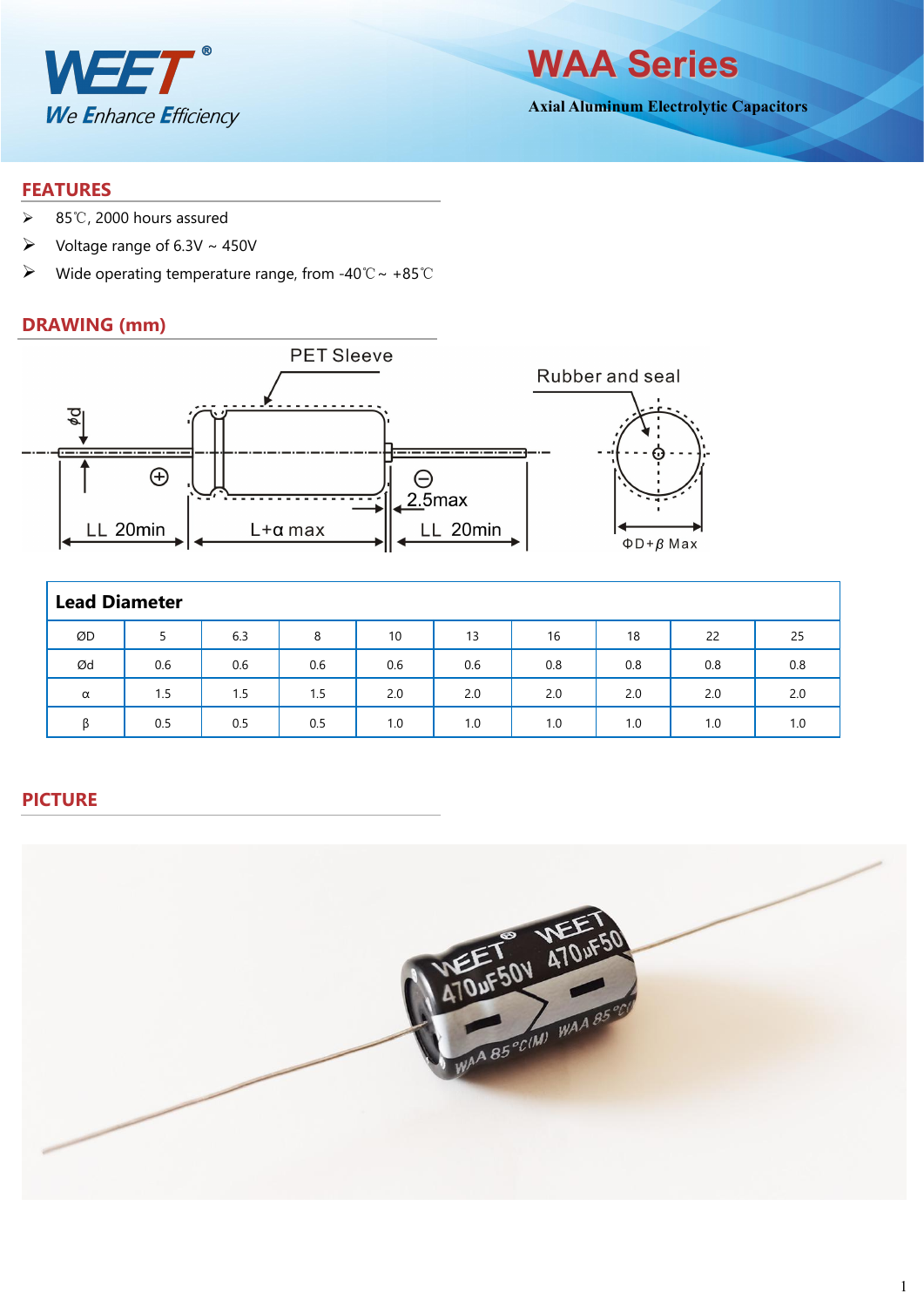

**WAA Series**

**Axial Aluminum Electrolytic Capacitors**

## **SPECIFICATIONS**

| Operating Temperature Rang (°C)                      | -40°C ~ +85°C                                                                                                                                                                                                                                                                                                                                                                                  |                                                                                                                                                                   |                  |          |                |          |                                                                    |                |                |                |                |            |                                                                                             |                 |     |     |        |
|------------------------------------------------------|------------------------------------------------------------------------------------------------------------------------------------------------------------------------------------------------------------------------------------------------------------------------------------------------------------------------------------------------------------------------------------------------|-------------------------------------------------------------------------------------------------------------------------------------------------------------------|------------------|----------|----------------|----------|--------------------------------------------------------------------|----------------|----------------|----------------|----------------|------------|---------------------------------------------------------------------------------------------|-----------------|-----|-----|--------|
| Capacitance Tolerance (20°C, 120Hz)                  | $±10\%$ (K), $±20\%$ (M)                                                                                                                                                                                                                                                                                                                                                                       |                                                                                                                                                                   |                  |          |                |          |                                                                    |                |                |                |                |            |                                                                                             |                 |     |     |        |
| Voltage Range                                        | 6.3 ~ 160VDC, 160 ~ 450VDC                                                                                                                                                                                                                                                                                                                                                                     |                                                                                                                                                                   |                  |          |                |          |                                                                    |                |                |                |                |            |                                                                                             |                 |     |     |        |
|                                                      | 350<br>400<br>450<br>63<br>100<br>160                                                                                                                                                                                                                                                                                                                                                          |                                                                                                                                                                   |                  |          |                |          |                                                                    |                |                |                |                |            |                                                                                             |                 |     |     |        |
| (20°C)Surge Voltage                                  | W.V<br>S.V                                                                                                                                                                                                                                                                                                                                                                                     | 6.3<br>8                                                                                                                                                          | 10<br>13         | 16<br>20 | 25<br>32       | 35<br>44 | 50<br>63                                                           | 79             |                | 125            | 200            | 200<br>250 | 250<br>300                                                                                  | 400             | 450 | 500 |        |
| (20°C)Leakage Current                                | $6.3 \sim 160$ VDC<br>I ≦ 0.03CV or 3 (u A)Whichever is greater (after 2 minutes applying the rated DC working Voltage at 20 ℃)<br>$160 \sim 450$ VDC<br>I ≡ 0.04CV+15 (u A) for CV ≡ 1000, I ≡ 0.03CV+25 (u A) for CV > 1000 (after 5 minutes applying the rated DC working<br>Voltage at 20 $°C$ )<br>Where: I=Leakage Current (u A), C=rated Capacitance ( $\mu$ F), V= working Voltage (V) |                                                                                                                                                                   |                  |          |                |          |                                                                    |                |                |                |                |            |                                                                                             |                 |     |     |        |
|                                                      |                                                                                                                                                                                                                                                                                                                                                                                                | 6.3                                                                                                                                                               |                  | 16       | 25             | 35       |                                                                    | 50             | 63             | 100            | 160            | 200        |                                                                                             |                 | 350 | 400 | 450    |
| (at 20℃, 120Hz)                                      | W.V                                                                                                                                                                                                                                                                                                                                                                                            |                                                                                                                                                                   | 10               |          |                |          |                                                                    |                |                |                |                |            |                                                                                             | 250             |     |     |        |
| Dissipation Factor (tano)                            |                                                                                                                                                                                                                                                                                                                                                                                                | 0.15<br>0.20<br>0.24<br>0.23<br>0.20<br>0.17<br>0.15<br>0.12<br>0.10<br>0.08<br>0.15<br>0.20<br>$tan\delta$<br>0.09<br>Add 0.02 per 1000µ F for more than 1000µF. |                  |          |                |          |                                                                    |                |                |                |                | 0.24       |                                                                                             |                 |     |     |        |
| Low Temperature Stability                            | Impedance radio at 120Hz.                                                                                                                                                                                                                                                                                                                                                                      | Rated Voltage                                                                                                                                                     |                  |          |                |          |                                                                    |                |                |                |                |            |                                                                                             |                 |     |     |        |
|                                                      | (V)                                                                                                                                                                                                                                                                                                                                                                                            |                                                                                                                                                                   | 6.3              | 10       | 16             | 25       | 35                                                                 | 50             | 63             | 100            | 160            | 200        | 250                                                                                         | 350             | 400 | 450 |        |
|                                                      | $Z(-25^{\circ}\mathrm{C})$                                                                                                                                                                                                                                                                                                                                                                     |                                                                                                                                                                   | \$D<16           | 6        | $\overline{4}$ | 3        | 3                                                                  | $\overline{c}$ | $\overline{c}$ | $\overline{c}$ | $\overline{c}$ | 3          | 6                                                                                           | 8               | 12  | 14  | 16     |
|                                                      | $/ + 20^{\circ}$ C                                                                                                                                                                                                                                                                                                                                                                             |                                                                                                                                                                   | ∮ D≥16           | 8        | 6              | 4        | 4                                                                  | 3              | 3              | 3              | 3              |            |                                                                                             |                 |     |     |        |
|                                                      | $Z(-40^{\circ}C)$<br>$/ + 20^{\circ}$ C                                                                                                                                                                                                                                                                                                                                                        |                                                                                                                                                                   | \$D<16<br>∮ D≥16 | 10<br>18 | 8<br>16        | 6<br>12  | 6<br>10                                                            | 4<br>8         | 3<br>8         | 3<br>6         | 3<br>6         | 4          | 8                                                                                           | 10 <sup>°</sup> |     |     | $\sim$ |
| Load Life Test                                       | After 2000 hours application of<br>rated voltage at 85℃, capacitors<br>meet the characteristics<br>requirements listed at right                                                                                                                                                                                                                                                                |                                                                                                                                                                   |                  |          |                |          | Capacitance Charge<br><b>Dissipation Factor</b><br>Leakage Current |                |                |                |                |            | Within ±20% of initial value<br>Less than 200% of specified value<br>Within specified value |                 |     |     |        |
| Shelf Life Test                                      | After leaving capacitors under no load at 85 °C for 1,000 hours and applying Voltage they meet the specified value for<br>load life characteristics listed above.                                                                                                                                                                                                                              |                                                                                                                                                                   |                  |          |                |          |                                                                    |                |                |                |                |            |                                                                                             |                 |     |     |        |
| Frequency Coefficient of<br>Allowable Ripple Current | Cap. $(\mu F)$                                                                                                                                                                                                                                                                                                                                                                                 | Freq.(Hz)                                                                                                                                                         |                  | 60       |                | 120      |                                                                    | 500            |                | 1K             |                | 10K up     |                                                                                             |                 |     |     |        |
|                                                      |                                                                                                                                                                                                                                                                                                                                                                                                | Under 100                                                                                                                                                         |                  | 0.70     |                | 1.00     |                                                                    | 1.30           |                | 1.40           |                | 1.50       |                                                                                             |                 |     |     |        |
|                                                      |                                                                                                                                                                                                                                                                                                                                                                                                | 100 to 1000                                                                                                                                                       |                  | 0.75     |                | 1.00     |                                                                    | 1.20           |                | 1.30           |                | 1.35       |                                                                                             |                 |     |     |        |
|                                                      |                                                                                                                                                                                                                                                                                                                                                                                                | 1000 up above                                                                                                                                                     |                  | 0.80     |                | 1.00     |                                                                    | 1.10           |                | 1.12           |                | 1.15       |                                                                                             |                 |     |     |        |
| Allowable Ripple Current                             |                                                                                                                                                                                                                                                                                                                                                                                                |                                                                                                                                                                   |                  |          |                |          |                                                                    |                |                |                |                |            |                                                                                             |                 |     |     |        |
| Vs Ambient Temperature                               |                                                                                                                                                                                                                                                                                                                                                                                                | Temperature(°C)                                                                                                                                                   |                  |          | Under 50       |          | $70\,$                                                             |                |                | 85             |                |            |                                                                                             |                 |     |     |        |
|                                                      |                                                                                                                                                                                                                                                                                                                                                                                                | Multiplier                                                                                                                                                        |                  |          | 1.78           |          | 1.40                                                               |                |                | 1.00           |                |            |                                                                                             |                 |     |     |        |